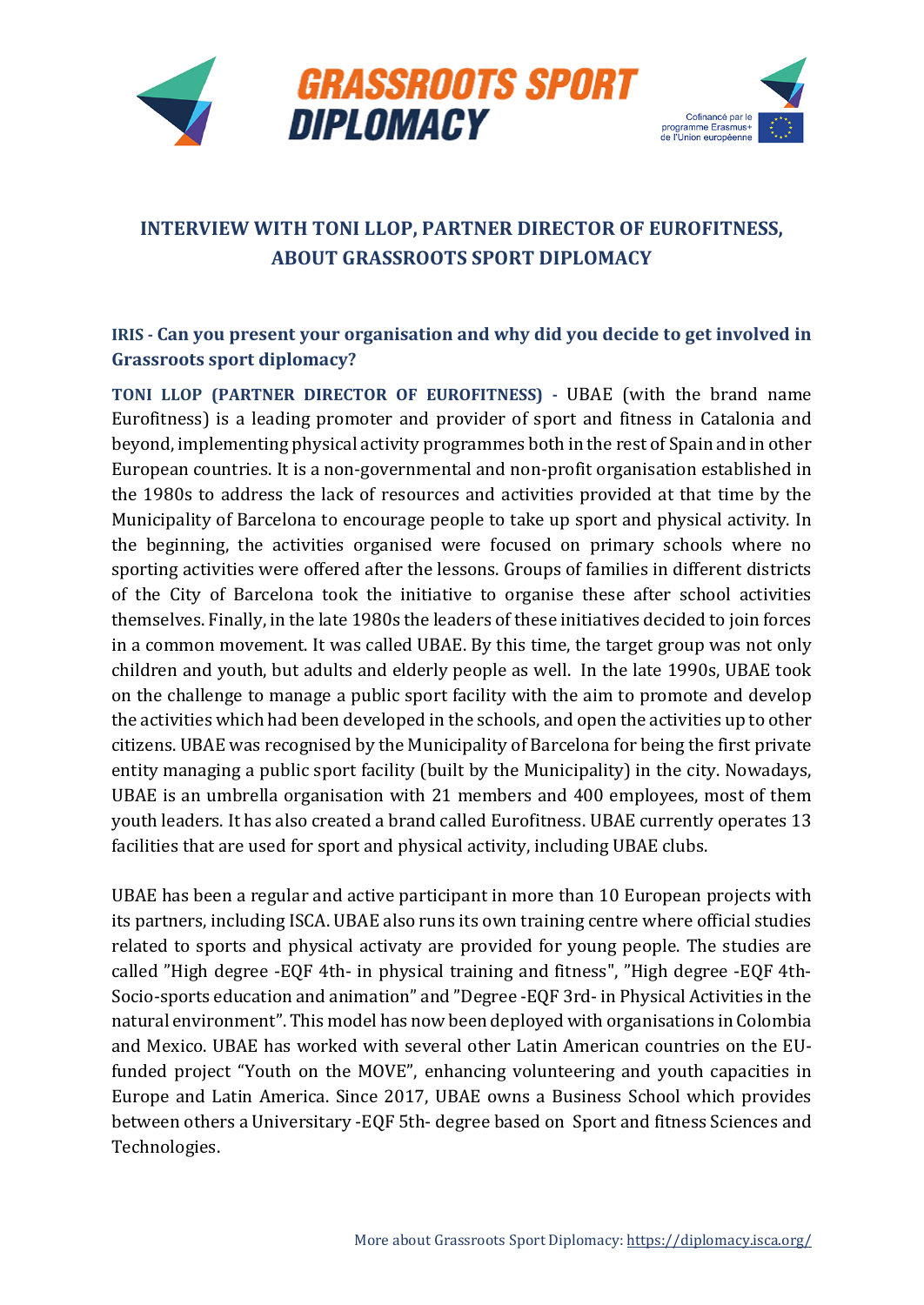

### **Can you describe your pilot action? How did you decide to work on this specific matter?**

The Associació Esportiva Ciutat Vella (AECV) is an active member of the UBAE Foundation. Its main goal is combating social exclusion through sport activities. The promotion of an active life aimed at the youngest population as well as the elderly is one of the main pillars on which the AECV focus its social, cultural and educational work.

The AECV promotes the sports practice and physical activity as an educational means to offer comprehensive education for children and young people. It tries to ensure that all children and young people enjoy sports activities that are appropriate to the needs of these groups, at the same time as AECV tries to solve the problems that could prevent and limit the access to physical activity practice due to the social and economic features of their neighborhood.

Through the culture of effort as an educational and social cohesion tool, the entire team of educators, instructors and managers work together in the transmission of principles and values such as effort, respect, cooperation, fair play and teamwork.

The entity works in a special environment in the city of Barcelona, the district of Ciutat Vella. In the area of El Raval 50% of its 102,000 inhabitants were born out of Spain. From these, 18.9% are from Pakistan, 16.9% are from Philippines and 12.2% are from Bangladesh. At the end, [128 nationalities](https://www.bcn.cat/estadistica/castella/dades/inf/pobest/pobest18/part1/nt27.htm) live together in this part of the city.

In this matter, sport diplomacy plays a very important role in the implementation of the programs and specially the training of the instructors and leaders, who will probably will develop their professional career in other countries or in a multicultural environments.

#### **What are the main results?**

Our project has contributed to the development of policy by creating a teaching course for multicultural groups who don't usually have the opportunity or means, offering them the chance to study and further their education in sport. What we offered was not just the chance to practice sport every week but to give them the opportunity to improve their life by studying something that will help their future. The course included different aspects including how to teach and communicate with youngsters in a diplomatic way. This project can hopefully be used in other multicultural areas over a widespread of cities.

The achieved results have been very good. Thanks to the implementation of the project, youth from different communities have been trained and empowered as physical activity leaders. As a key topic of the project, the training has been implemented as a tool, to integrate different origin communities through physical activity. Trained leaders are the